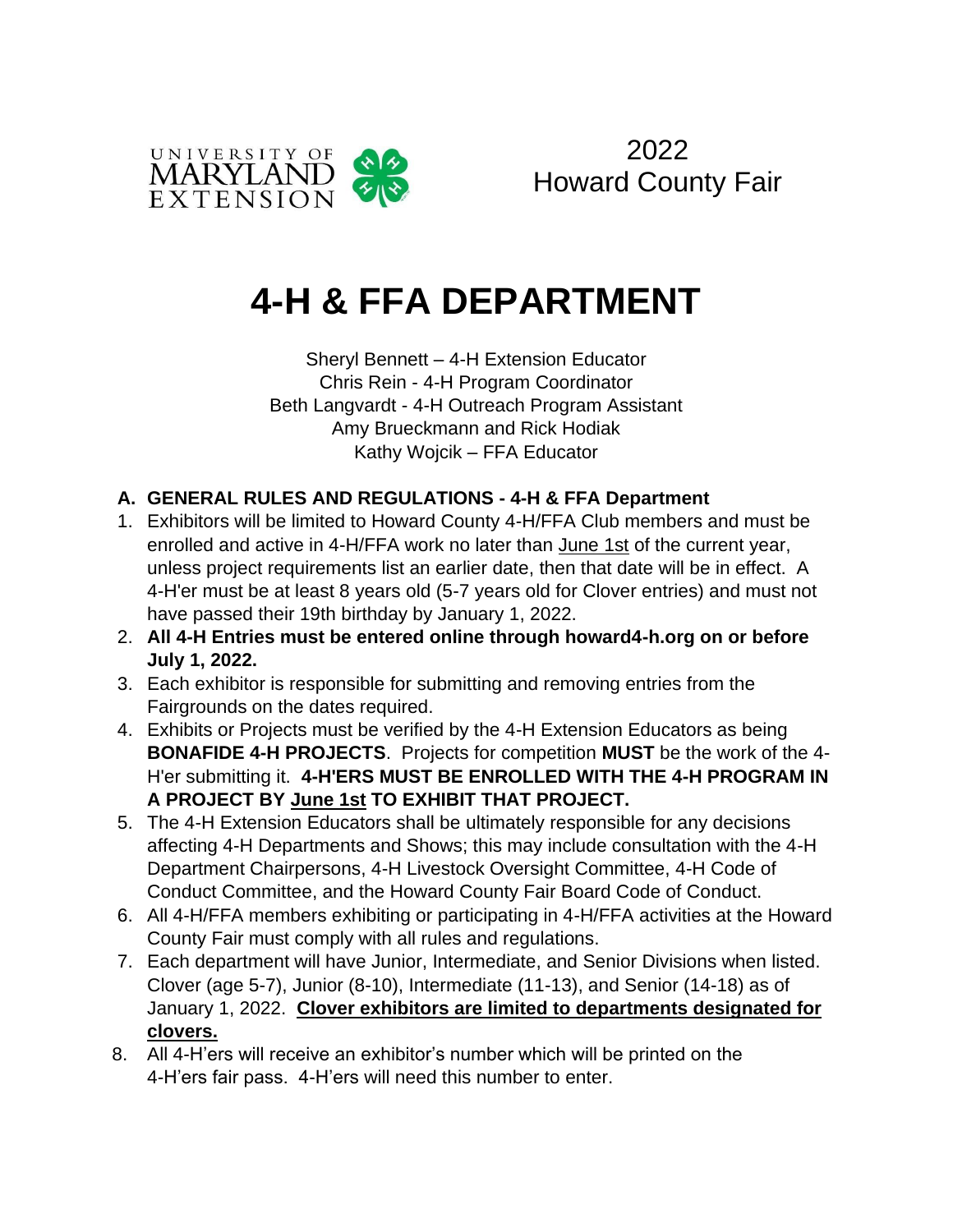## **GENERAL RULES & REGULATIONS (Cont.)**

- 9. 4-H'ers are the responsibility of their parent(s)/guardians(s) at all times during the fair. For safety reasons the Howard County 4-H Program strongly discourages any 4-H'ers from spending the night at the fair.
- 10. The Maryland 4-H Code of Conduct will be in effect the entire week of the fair for all youth and adults.
- 11. Any request for consideration on behalf of 4-H exhibitors for any special needs (whether physical, medical, or educational) must be in writing with the 4-H Extension Educator by July 1st and properly documented. This information must be updated annually.
- 12. Special Awards solicited by the 4-H program will be awarded to 4-H participants only and 4-H members are required to submit a thank you note with a stamp. All special award monies will be mailed to 4-H'ers after the fair.
- 13. ALL THANK YOU NOTES for fair 4-H Special Awards MUST be completed and submitted by Noon on Sunday, August 14th. 4-Hers who do not submit thank you notes by the deadline will forfeit their special award(s). The thank you note submission box is located in the 4-H Indoor Building. The building will be open 12:00 noon until 10:00 P.M. daily.
- 14. University programs, activities, and facilities are available to all without regard to race, color, sex, gender identity or expression, sexual orientation, marital status, age, national origin, political affiliation, physical or mental disability, religion, protected veteran status, genetic information, personal appearance, or any other legally protected class.
- 15. The judge(s) decision(s)/placing(s) are final. Parents and/or 4-H/FFA members are not permitted to argue or interfere with a show or judge's placings.
- 16. 4-H'ers and parents who are rude, abusive or out of line will be excused from a show/fair and all premiums forfeited. Any instances of animal abuse will result in immediate expulsion from the fair.
- 17. **All protests must be submitted in writing to the supervising 4-H Staff within 24 hours of the occurrence.** They must detail the concern and the names of witnesses. Written protests must be accompanied by a certified check/money order/cash for \$150. If the complaint is sustained the accused party will incur the cost and the \$150 will be returned to the complainant. Protests must be in writing. Anonymous protests will not be accepted. Judging procedures will not be interrupted for protest investigations and depending upon the basis of the protest, a decision may be withheld until a complete investigation is completed.
- 18. 4-H/FFA exhibitor bathrooms (next to the wash racks) needs to be kept clean.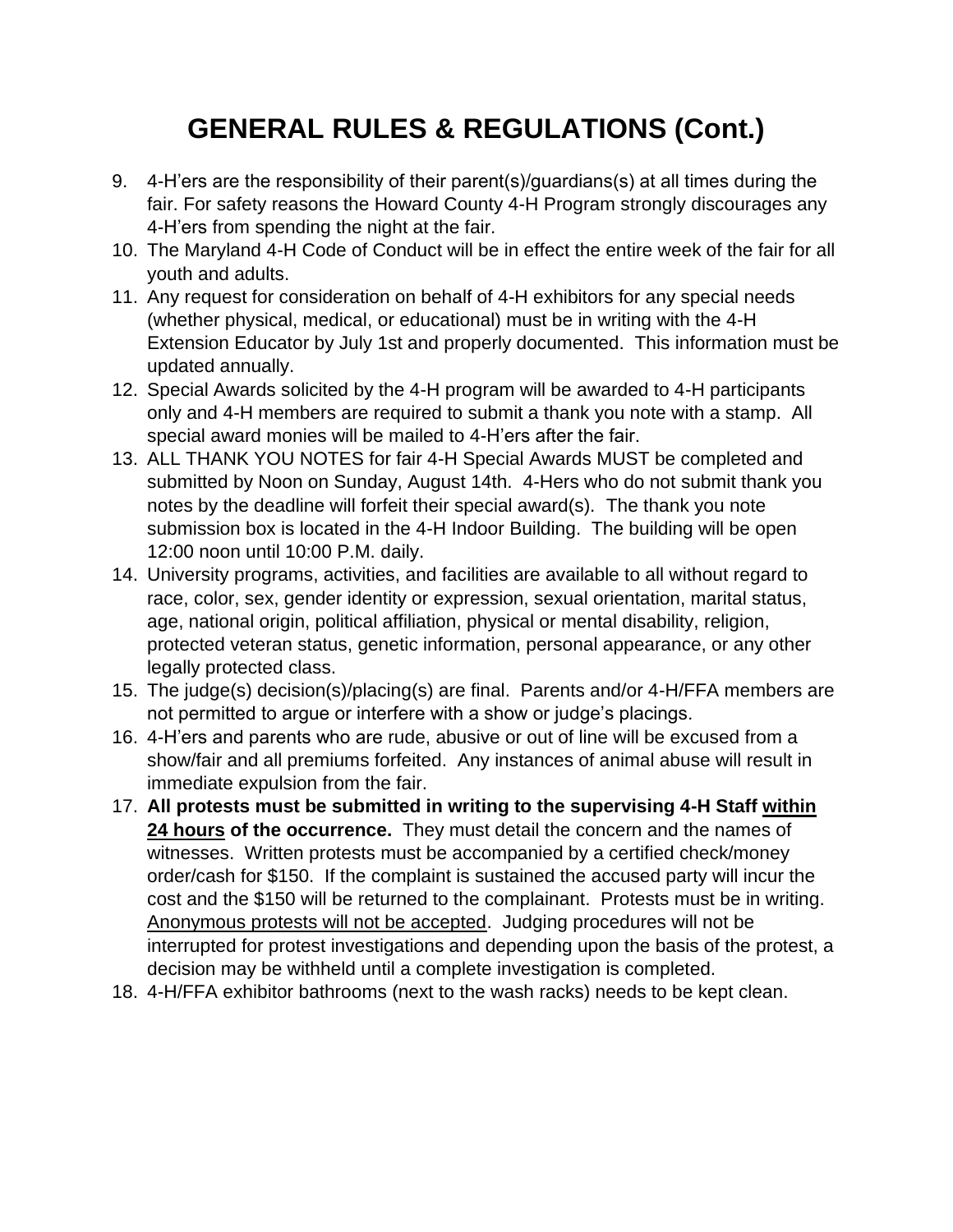## **GENERAL RULES & REGULATIONS (Cont.)**

### **B. 4-H & FFA INDOOR BUILDING ENTRIES**

Interviewing will be added to the judging process at the Howard County Fair 4-H Indoor Building. Judges will be in each department as you drop exhibits off on the designated day. Judges will conduct a quick interview with each exhibitor regarding the entries they are entering for each department. Exhibitors will have to do this in each department that they have entries for. Junior age divisions are allowed to have a Parent or Guardian accompany them during the interview. However, the adult may not participate in the interview. Parents and Guardians will not be allowed for Intermediate and Senior age divisions. Clover age entries will be dropped off at the times provided. If you have any questions please contact Chris Rein at [crein@umd.edu.](mailto:crein@umd.edu) All entry tags will be available for pick-up at the extension office starting July 28th. Plastic for Baked Goods and Entry Tags will be available during entry time on July 31st.

- 1. **All 4-H Indoor Building entries will be PRE-ENTERED by July 1st**. All exhibitors must abide by General Rules & Regulations. Entries are available at the 4-H web site [www.howard4-h.org.](http://www.howard4-h.org/)
- 2. **Entry Times:** 
	- **a. Early Entry** Creative Writing is due **July 1st** to the Howard County Extension Office by 4:30 P.M.
	- **b. Non-perishable** exhibits will be received and judged on **Saturday, July 30th from 1:30 - 4:00 P.M.** Must be in line to interview by 3:30 P.M. (Clothing, Clovers, Club Banners, Club Books, Club Booths, Crafts, Family Life, Fine Arts, Hobbies, Home Environment, Natural Resources, Photography, Science, and Woodworking and Electric.)
	- **c. Perishable** exhibits will be received and judged on **Saturday, August 6th from 8:30 – 10:00 A.M**. Must be in line to interview by 9:30 A.M. (Baked Goods, Candies, Flowers, Food Preservation, Herbs, Honey, and Vegetables).
	- **d. Contests-** see specific department for dates and times
- 3. Department eligibility may be open to Clovers, all 4-H'ers, or limited based upon project enrollment as of June 1st. (See department for specifics.) 4-H Campers may enter Crafts, Fine Arts, and Food Preservation.
- 4. Each exhibitor **may enter only ONE exhibit in each Class**.
- 5**.** Entry tags should be fastened securely to all entries.
- 6. Fair Ribbons will be given to money award winners. The Danish System of group judging, based on workmanship, consists of first judging each exhibit on its own merit and then placing all individual exhibits of similar quality in the same general group. Example: All excellent quality is Blue Sticker group; all good quality is Red Sticker group; all fair quality is White Sticker group. Quality is a colored sticker on the Entry Exhibit Tags.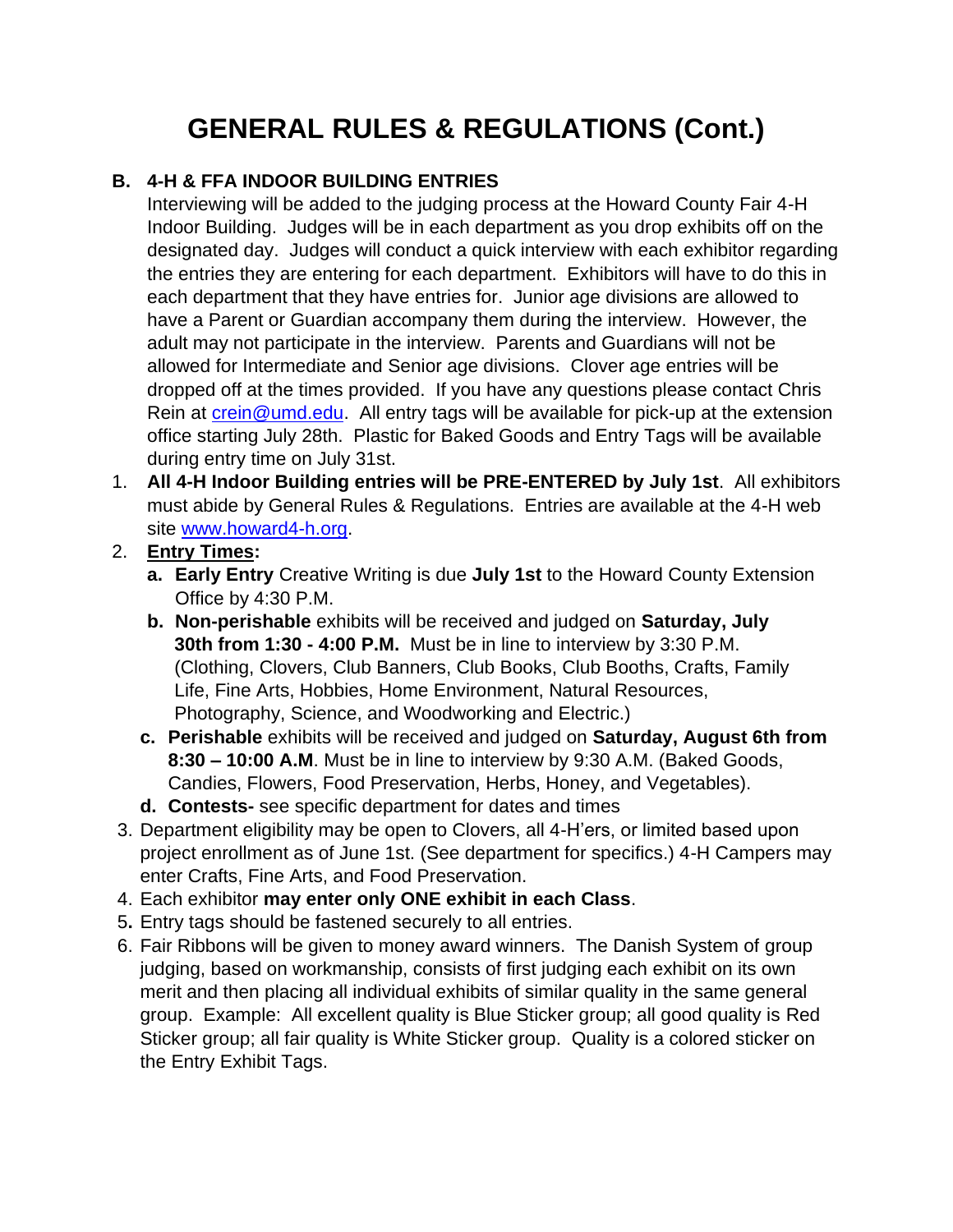## **4-H & FFA INDOOR BUILDING ENTRIES (Cont.)**

7. 4-H'ers may exhibit in Open Class **only** if they are **not enrolled** in the specific project. 4-H'ers are encouraged by June 1st to know what projects they are carrying. 4-H'ers may show in the Junior Flower Show in open class. Use your 4-H Exhibitor Number for both 4-H and Open Class entries.

### 8. **Exhibits:**

- **a**. All entries must be the work of the 4-H member and completed between August 2021 and August 2022. Previous years' exhibits are NOT acceptable in the Indoor 4-H Building and will be disqualified if exhibited.
- **b**. **Copyrighted exhibits are prohibited.** Trademarked names, logos, characters, celebrities, professional role models or sport figures, etc. Cartoon Figures (such as Snoopy) cannot be used as they are copyrighted. No replication of Trademarks. Material purchased with trademark may be used. Exception – 4-H Clover may be used/replicated ONLY.
- **c. Exhibits may not be removed for any reason until Sunday, August 14th 11:00 A.M. - 1:00 P.M.** Violation of this means prize money forfeiture. All exhibits must be removed at this time. Any exhibits left will not be the responsibility of the Howard County 4-H Department or the Howard County Fair Board and will be disposed of after 30 days.
- **d**. All eligible quality Baked Goods and Candy exhibits will be sold to benefit the Howard County 4-H Program. **Bake Sale-** 2:00 P.M. Saturday, August 6th - Indoor 4-H Building **4-H Bake Auction-** 5:00 P.M. Sunday, August 7th - Show ring
- **e**. **To ensure food safety, since refrigeration is not available, no uncooked potentially hazardous foods such as milk, half and half, evaporated milk, cream, cream cheese, yogurt, whipping cream, whole eggs, egg whites, egg yolks, or egg substitutes shall be used in fillings or icings. Eggs used in recipes must be cooked. Icings must be a non-refrigerated type recipe. Ingredients are to be freshly purchased quality products.**
- **f**. The abbreviated Affirmative Action Statement MUST be displayed to be readable when displayed under the following departments- digital technology, posters, educational displays, banners, booths, bee keeping displays, etc. *University programs, activities, and facilities are available to all without regard to race, color, sex, gender identity or expression, sexual orientation, marital status, age, national origin, political affiliation, physical or mental disability, religion, protected veteran status, genetic information, personal appearance, or any other legally protected class.*
- **g**. Exhibits are to be of individual work, unless labeled specifically group or club entry. Individual work – grown, made, taken, created, designed by exhibitor only, including plants, batter, photographs, etc. Not abiding will result in disqualification.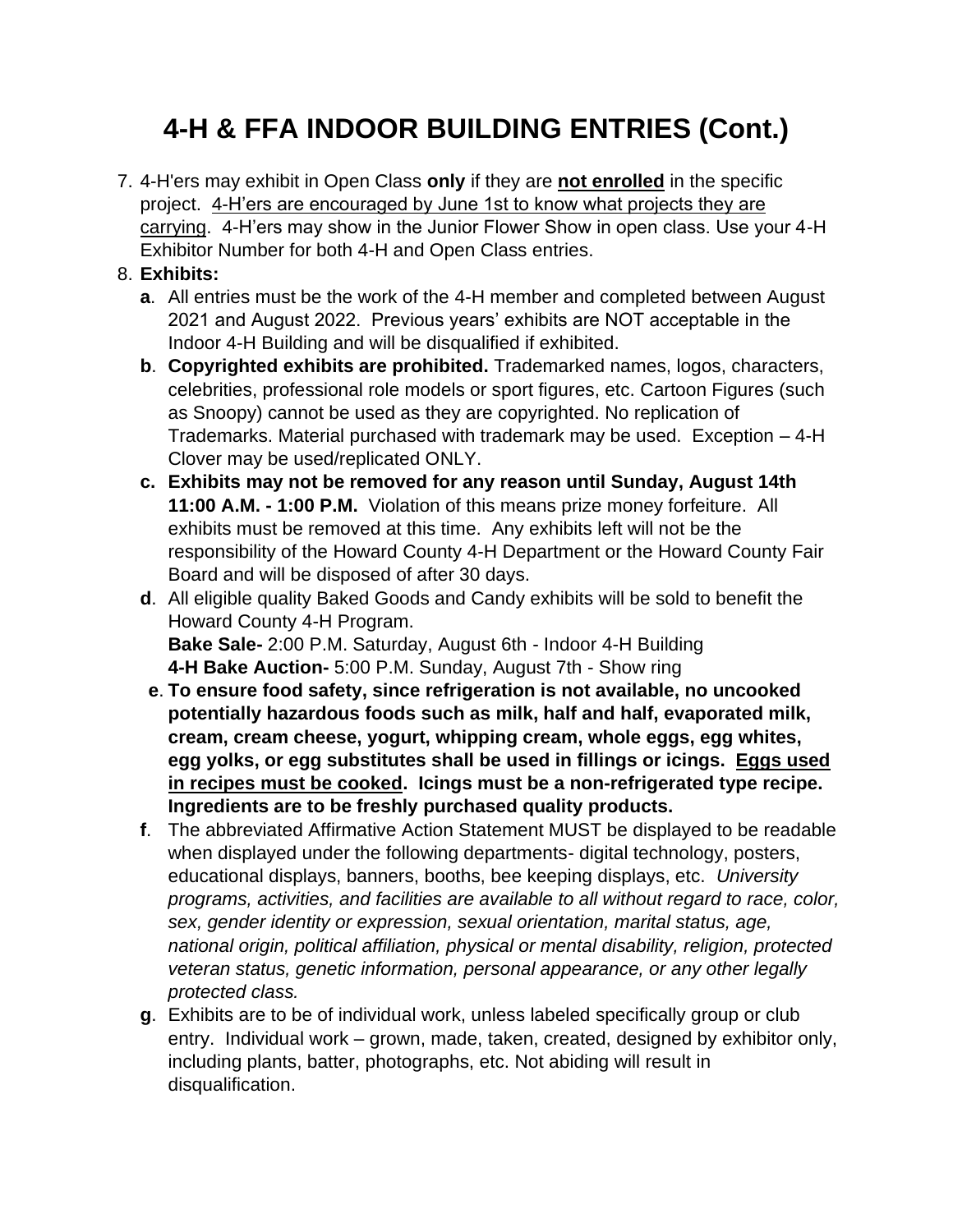#### 4-H & FFA ENTRIES DUE – **July 1st**

INDOOR – LIVESTOCK

**All 4-H entries must be made online. Indoor entries are limited to 75 entries per exhibitor**

#### 4-H entries online at **www.howard4-h.org HOWARD COUNTY 4-H ACHIEVEMENT AWARDS CEREMONY**

Saturday, August 13th - Main Show Ring

(6:15 prior to 4-H All Star Showmanship Contest)

Ceremony will recognize 4-H member achievements including:

#### **C. 4-H & FFA - AGRICULTURAL AND OTHER SCIENCES** 2021 Record Book Awards 4-H Graduate Recognition

- 1. Livestock Orientation **MANDATORY** Sunday, July 31st 6:00 P.M. Show Ring. This is for Beef, Sheep, Swine, Goat, Rabbit, Poultry, and Dairy exhibitors. The exhibitor and a parent/guardian must attend.
- 2. Please notify the appropriate department superintendents at the Livestock Orientation if you are bringing less animals than entered.
- 3. Pen assignments for the beef, dairy, goats, sheep and swine will be posted by Wednesday evening before the fair.
- 4, Biosecurity procedures need to be followed throughout the week. Anytime you move animals and feces are deposited, it is the 4-H/FFA members' responsibility to clean the area.
- 5. The Maryland 4-H Code of Animal Science Ethics applies to all 4-H/FFA livestock and animal exhibitors. The Oversight Committee consisting of 4-H UME Volunteers appointed by 4-H Educator and staff, will have authority to rule in cases of alleged violations. The Extension Educator serves as an ex-officio of this committee. Remember you are representing your family, 4-H club/FFA Chapter and the 4-H/FFA programs.
- 6. Blood, hair, and urine samples may be drawn on all champion market animals immediately following the show.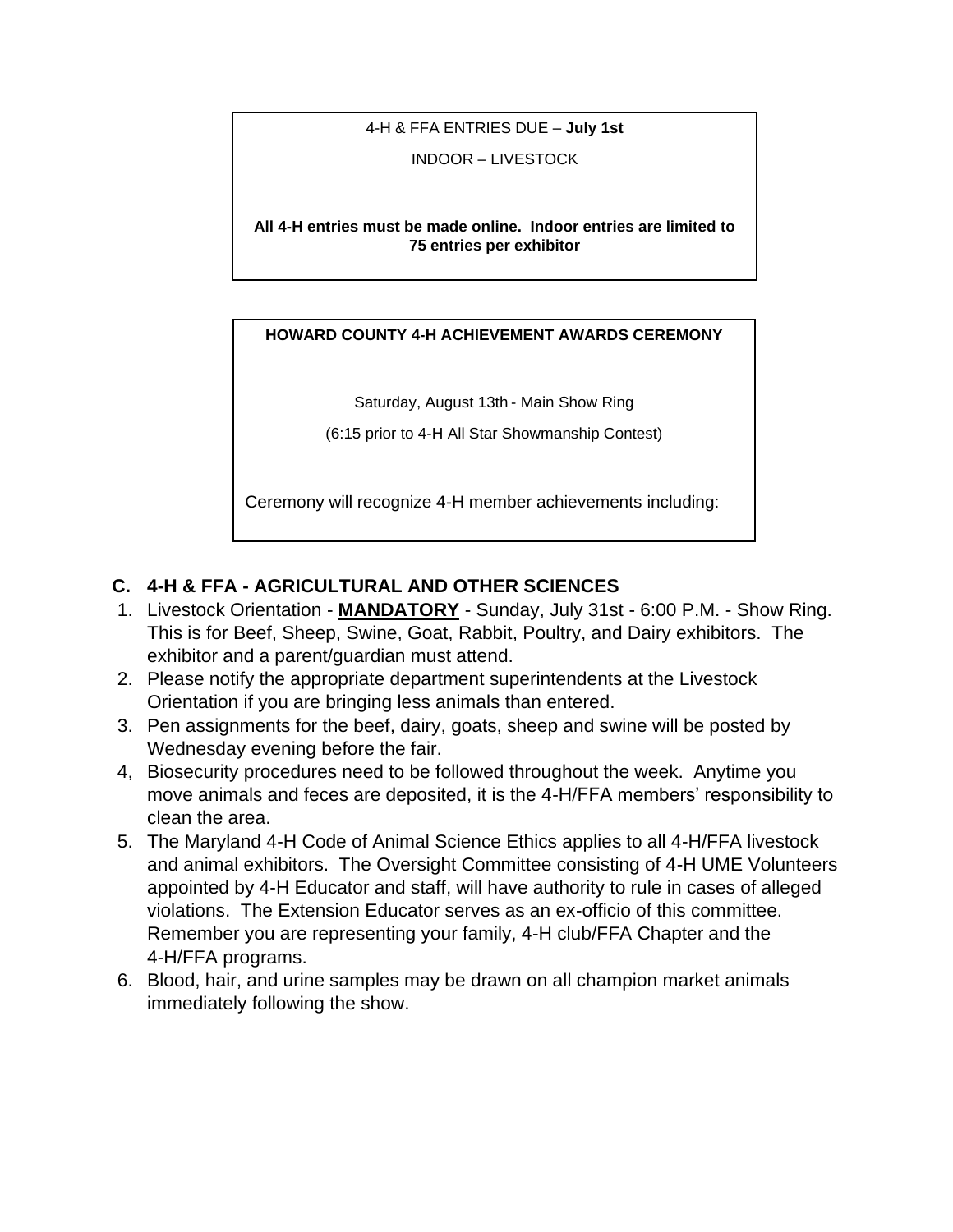## **4-H & FFA – AGRICULTURAL AND OTHER SCIENCES**

- 7. All Beef Cattle, Swine, Dairy Cattle, Sheep and Goat breeding animals must be registered before July 1st in exhibitor's name. Registration papers will be checked by the 4-H Superintendent. Tags/tattoos, as required, must be in the ear on arrival. All 4-H/FFA Poultry and Rabbits must be registered with the 4-H program on an official Maryland Registration Form by June 1st.
- 8. All animal exhibitors are limited to two animals in each 4-H/FFA Breeding Class or Weight Class. Exhibitors must exhibit their own animals, except where two (2) animals fall in the same class. 4-H exhibitors may have another Howard County 4- H member (same age or younger) assist them. FFA members may have another Howard County FFA member assist them. Department Superintendents must be notified before show time.
- 9. Market animals will be shown and entered in the Rate-of-Gain Contest at the weight recorded on ID Day.
- 10. All 4-H/FFA Dairy animals, Beef Heifers, Breeding Sheep, Rabbits, Poultry and Breeding Goats may show in Open Class competition. 4-H animal entries will be entered at [www.howard4-h.org](http://www.howard4-h.org/) and to enter your animals in Open or FFA class go to [www.howardcountyfair.org.](http://www.howardcountyfair.org/) You must enter 4-H to show in the 4-H show and Open Class to show in the Open show.
- 11. **All Beef, Breeding Sheep, Swine, and Breeding Goat exhibits must be on the grounds by 7:00 A.M. Sunday, August 7th, and all 4-H/FFA Dairy Cattle exhibits must be on the grounds by 1:00 P.M. on Monday, August 8th. Market Lambs and Market Goats must be on the grounds Saturday, August 6th - 3:00 P.M. Unless otherwise specified herein, all 4-H livestock and dairy exhibits will be released early Saturday, August 13th morning before NOON.**
- 12. All entries are subject to the current Health Regulations as outlined by the Maryland Animal Health Department. Exhibitors need to have completed self-certifications to be presented with CVI's (health papers).
- 13. All feed and bedding must be furnished by the exhibitor. Beef will be bedded on tanbark at \$10.00 per head. Fee must be paid on Sunday, August 7th prior to conclusion of grading.
- 14. Fans in the Sheep and Goat Barn must meet fair regulations and be securely fastened above pens. Fans are not allowed in the aisles.
- 15. Exhibitors are responsible for the care of their animals while on the grounds and for the cleanliness of the barns and pens. Aisles should be kept clean and open. Animals found to not being taken care of properly will be dismissed by county 4-H staff and/or superintendents. (Only show boxes behind animals). No butt fans allowed.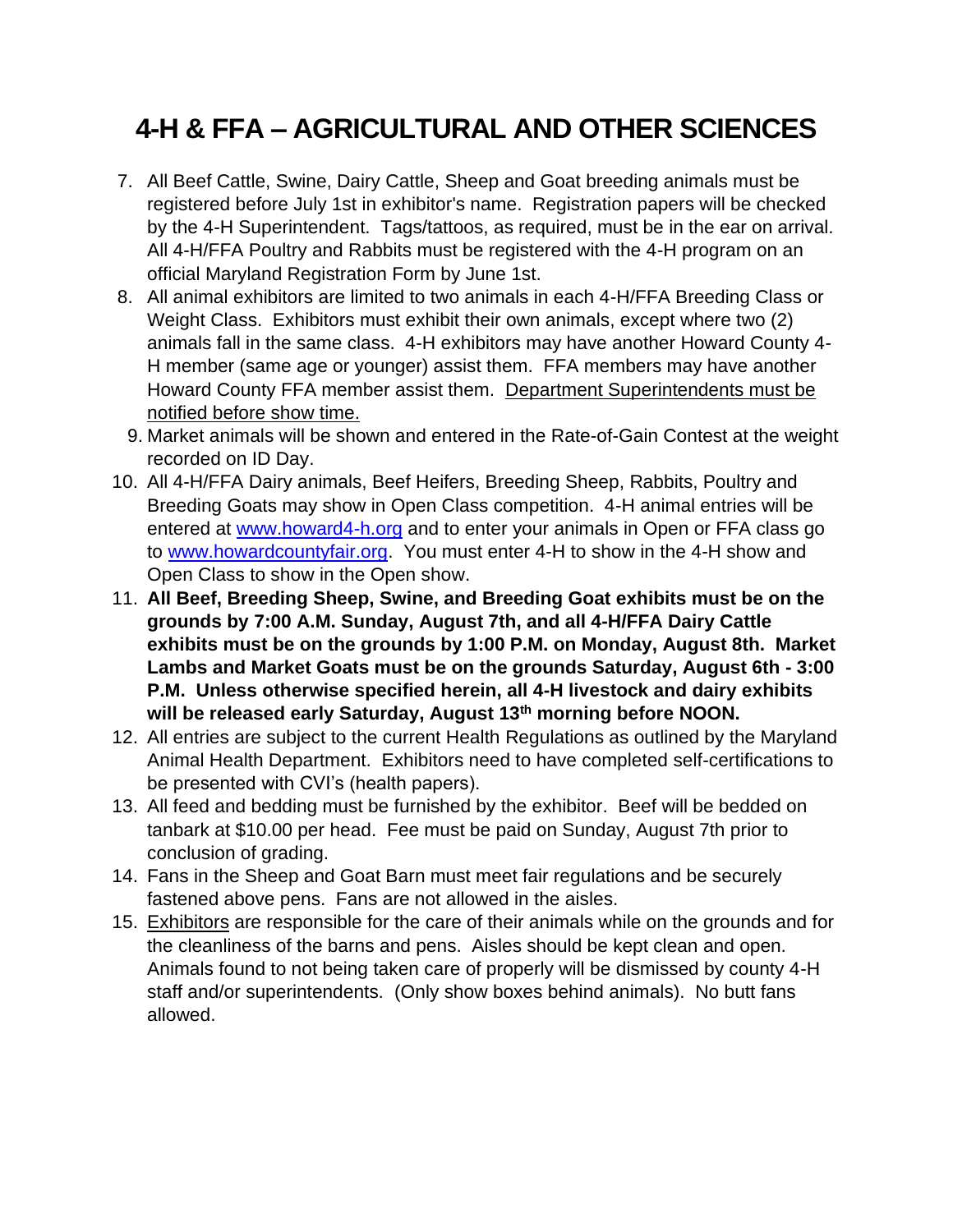## **4-H & FFA – AGRICULTURAL AND OTHER SCIENCES**

- 16. **4-H/FFA animals MUST be fitted and cared for by the exhibitor. ONLY IMMEDIATE FAMILY AND OTHER HOWARD COUNTY 4-H MEMBERS MAY ASSIST IN PREPARATION OF 4-H ANIMALS. ONLY IMMEDIATE FAMILY AND OTHER HOWARD COUNTY FFA MEMBERS MAY ASSIST IN PREPARATION OF FFA ANIMALS. 4-H/FFA members are encouraged to do all their own work. OUT OF COUNTY HELP IS NOT ALLOWED. Family employees are not allowed to help.**
- 17. All beef, goat, sheep and swine shows are unfitted shows.
- 18.Exhibitors may show a market or breeding animal in livestock, dairy, or goat showmanship classes, provided the animal is entered and exhibited in the 4-H & FFA Department by that exhibitor.
- 19.Overall Showmanship Champions are not eligible to compete in the same Showmanship Department again.
- 20.NO UNRULY ANIMALS WILL BE ALLOWED TO REMAIN ON THE GROUNDS OR IN THE SHOW RING. The department superintendent in consultation with the supervising 4-H staff will be responsible for decisions affecting this rule.
- 21.**Beef, Sheep, Swine, and Goat Market Animals must meet minimum rate of gain to show in market classes. Rate-of-Gain is calculated from ID Day to Weigh-in at fair. There is no tolerance. (BEEF - 2.0 pounds day, GOAT - .15 pounds day, SHEEP - .35 pounds day, SWINE - 1.4 pounds day). There will be NO reweighs.**
- 22.Market animals that do not make minimum Rate of Gain (ROG) may exhibit in Market Exhibition classes only. Market Exhibition classes will be conducted at the start of the market show for each respective division. Class can be broken at the discretion of the Superintendent and 4-H Educator. Animals shown in the Market Exhibition classes are not eligible for Champion Market Awards or participation in the Livestock Sale.
- 23.No portable livestock scales permitted on the fairgrounds.
- 24.**Livestock Road will be closed Saturday, August 6th, from 3:00-9:00 P.M. for the Jersey Show. Exhibitors will be excused from participating from the fair for moving the barriers**.
- 25.Lost ear tags need to be reported to the 4-H Educator within 48 hours of losing the tag and there will be a \$10.00/per tag cost to replace.
- 26.All 4-H/FFA livestock, poultry, and rabbit exhibitors must clean their pens and stalls the final night of the fair. Beef exhibitors must remove all straw, hay, trash, etc., from aisleway in front of stalls and from the tanbark. Beef exhibitors do not need to remove tanbark.
- 27.All 4-H/FFA animals must be removed from the fairgrounds by 12:00 noon on Sunday, August 14th.
- 28.Remember to wash your hands after handling animals.